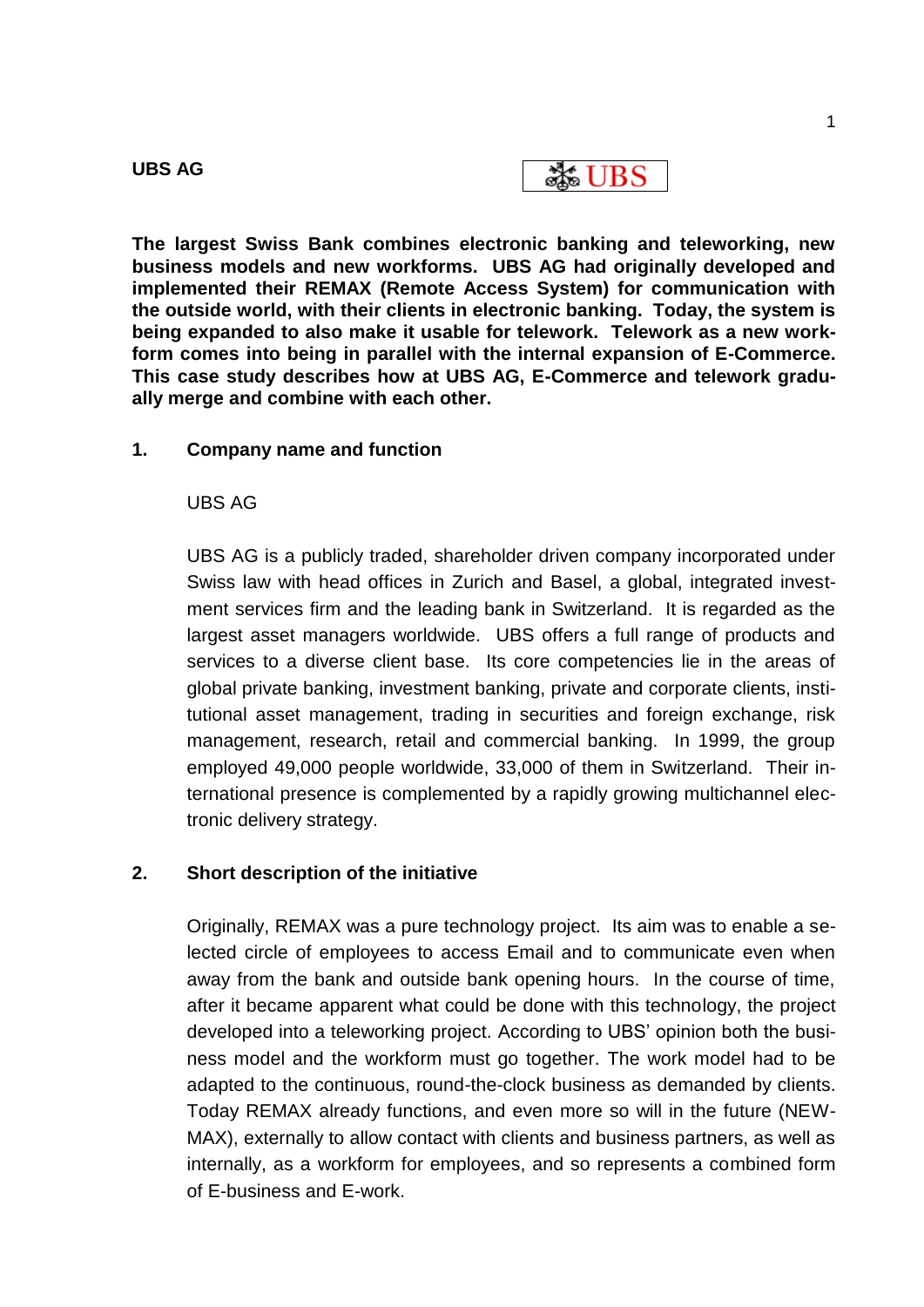REMAX came into being around 1993. In parallel to Email, which employees in the front office were using, a solution was needed for the back office and round-the-clock system servicing. This now allowed authorised UBS employees to supply immediate and individual answers to urgent client requests from home via the mailbox, for example at the weekend. It was the goal, thanks to REMAX and call centres, to be able to offer clients continuous service, 7 x 24 hours per week, by a variety of channels. At the same time, bank employees were to have access to the system at all times to answer queries, at home or on the road – be it in Zurich, London, New York, or Singapore; the global remote access operating system was to be available around the world and round-the-clock. The most important application areas are:

- *scheduling*, an application for electronic agendas, appointments and work planning, individually or in working groups;
- *communication*, access via the Swisscom ISDN to their own Email or the UBS mail server and all mail addressees of the UBS AG;
- *UBS Intranet*, access via the Worldwide Web to a network with 300,000 files, where all bank data (eg directions, work processes, product documentations, technical description etc) are stored.

The main target groups as REMAX users are: 1. IT-Support, Network Support (around 1,200 people), who constantly and from wherever, including home, have to provide support and advisory services for other users; 2. Management (around 250 to 300 people): senior management, section and department managers with leadership responsibility.

## 3. **Innovative aspects of the project**

The further development (NEWMAX) enables the realisation of the vision to create functional dial-up connections with high security standards (Smartcard) to access sensitive data in the UBS group. In contrast to the active regular user, the occasional user who only wants to access his mailbox sporadically does not require the whole complex and expensive infrastructure with card reader and Smartcard. There will accordingly be a range of equipment developed to various standards depending on the security level, including some more simple "light versions" with restricted access, ie without access to sensitive data.

With REMAX, the IT section did not simply want to provide a service. In addition, a business plan was set up and the number of users predicted; invest